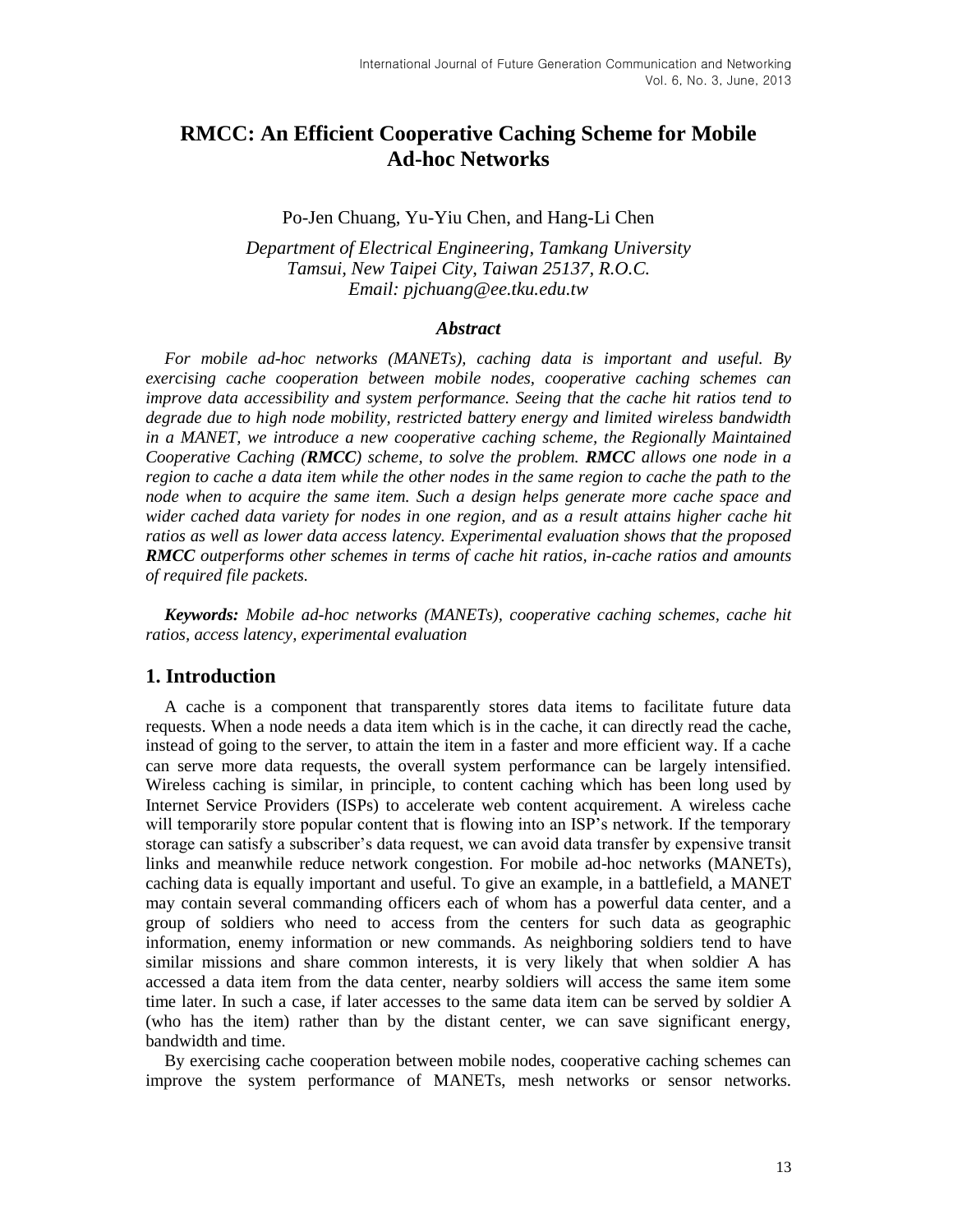Cooperative caching can improve data accessibility in MANETs in which a node may communicate with others anytime anywhere. For instance, *CacheData* [1] lets each node cache a relayed data item  $(d_i)$  locally when it finds  $d_i$  is popular (frequently accessed) or when cache space is available. *CachePath* [1, 2] lets each node cache the shortest path to the available cache that has the requested item. *Zhao's* [3] introduces a symmetric cooperative caching approach to improve the performance of *CacheData*. *GroupCache* [4] allows a node and its 1-hop neighbors to form a group, then periodically exchanging and maintaining the caching status in the group.

In MANETs, cooperative caching faces a major problem: cache hit ratios may go down while access latency may go up due to high node mobility, restricted battery energy and limited wireless bandwidth. Another major problem is: Cooperative caching schemes cannot effectively distribute varied data to the caches in a region. This will keep nodes in a region from caching more hot data, degrading cache hit ratios while increasing access latency. To improve the situation, this paper presents an advanced new cooperative caching scheme, the Regionally Maintained Cooperative Caching (*RMCC*) scheme. Preserving the advantages of existing caching schemes (such as *Zhao's* and *GroupCache*), *RMCC* lets only one node (say A) in a region cache a data item while the other nodes in the same region cache the path to A when pursuing the same item. Such a design can produce more cache space for nodes in a region to store more data and practically raise the cache hit ratios. To maintain cache validity of adjacent nodes, *RMCC* takes advantage of the hello message broadcasting in on-demand routing for MANETs. It exchanges and maintains the cache status when any node receives a data reply message. For a data miss in the CacheData space, each node will search the item in its CachePath table before forwarding the request to the next node in the routing path towards the server.

Experimental evaluation using NS2 [5] is carried out to check and compare the performance of the proposed *RMCC* and other caching mechanisms, including *SimpleCache*, *GroupCache* and *Zhao's*. The results indicate more favorable performance in cache hit ratios, in-cache ratios, and the amount of file packets for our *RMCC* than for other schemes.

# **2. Related Works**

Most of previous researches in MANETs focus on the development of dynamic routing protocols [6-8], to improve the one-hop/multi-hop connectivity among mobile hosts (MHs) – such as notebooks, PDA or cell phones in which every node can move arbitrarily and communicate with one another by multi-hop wireless links.

### **2.1. Ad-hoc On-demand Distance Vector Routing (AODV)** [9-12]

*AODV* is composed of route request, route reply and route maintenance. In *AODV*, nodes will build and repair a path only when necessary – to reduce the extra cost of building routes in a dynamic network topology.

**2.1.1. Route request:** Route discovery starts upon request. When a node needs to send a packet to a destination, it first searches its routing table for usable routing information. If there is valid information, the node will send out the packet along with the next hop indicated in the table; otherwise, it will start the route request by flooding a RREQ (route request) packet. A RREQ carries such information as source IP, destination IP and broadcast ID. Each node maintains a broadcast ID which will increase whenever a RREQ is sent (to mark the event). After sending out a RREQ, the source will set a timer and wait for the RREP (request reply). Sending a RREQ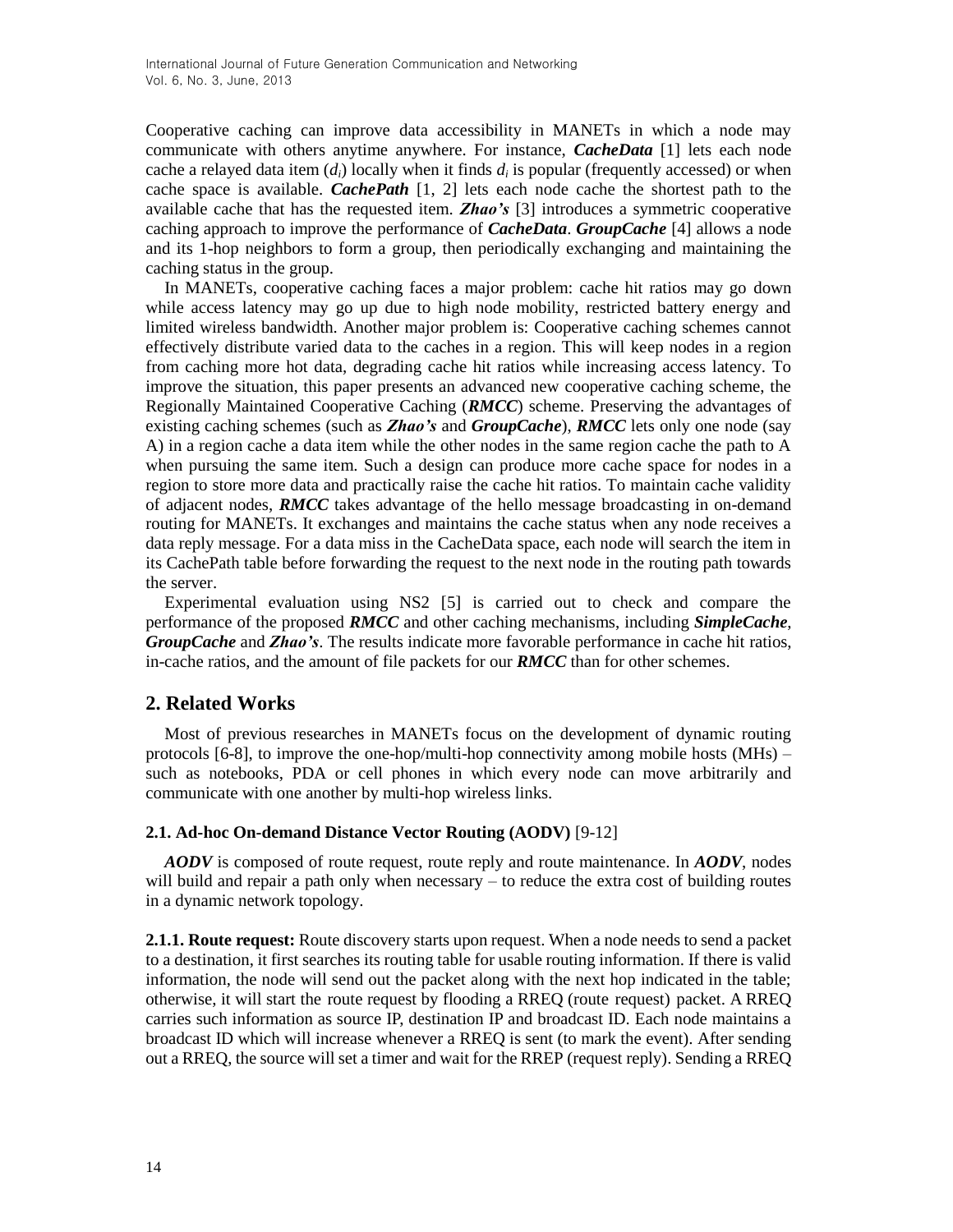will create a route reaching out to the destination and also a reverse route for the destination to return the RREP to the source.

**2.1.2. Route reply:** In the process of sending a RREQ, if there is a valid route to the destination in the routing table of a middle node, the middle node will return the RREP to the source; otherwise, the destination node needs to return the RREP by the end. Different from a RREQ, RREP will be transmitted in unicast, i.e., the middle nodes will build a forward route to the destination. After the source receives the RREP, it then transmits the data packets by the built forward route to the destination.

### **2.2. CacheData and CachePath** [1, 2]

*CacheData* and *CachePath* are two cooperative caching schemes. In *CacheData*, a node will cache a passing-by data item  $d_i$  locally when it finds that  $d_i$  is popular (with many requests) or when it has free cache space. For example, in Figure 1, both nodes 6 and 7 request  $d_i$  through node 5, node 5 knows that  $d_i$  is popular and caches it locally. Future requests by node 3, 4, or 5 can be served by node 5 directly. Figure 1 can also illustrate the idea of *CachePath*. Suppose node 1 has requested a data item *d<sup>i</sup>* from node 11. When node 3 forwards *d<sup>i</sup>* back to node 1, it knows that node 1 has a copy of *d<sup>i</sup>* . Later, if node 2 requests *d<sup>i</sup>* , node 3 finds out node 11 is three hops away while node 1 is only one hop away. Node 3 hence forwards the request to node 1 instead of node 4. Note that many routing algorithms (such as *AODV* and *DSR* [11-13]) provide hop count information between the source and destination. Besides *CacheData* and *CachePath*, there are hybrid cooperative caching schemes of the two, *e.g.*, [1, 14].



**Figure 1. An Example of Performing** *CacheData* **and** *CachePath*

### **2.3. Zhao's Method** [3]

Zhao *et al.*, propose a symmetric cooperative cache approach, where data requests are sent to the cache layer at every node but data replies are sent only to the cache layer at the intermediate nodes which need to cache the data.

**2.3.1. The placement and replacement policy:** Designed based on *CacheData*, *Zhao's* also lets a node cache a passing-by data item locally when it finds the item is popular or has enough cache space.

**2.3.2. The data discovery process:** After a request is generated by the application, it is passed down to the cache layer. To send the request to the next hop, the cache layer wraps the original message with a new destination address – the next hop to reach the data server (the real destination). We assume that the cache layer can access the routing table and locate the next hop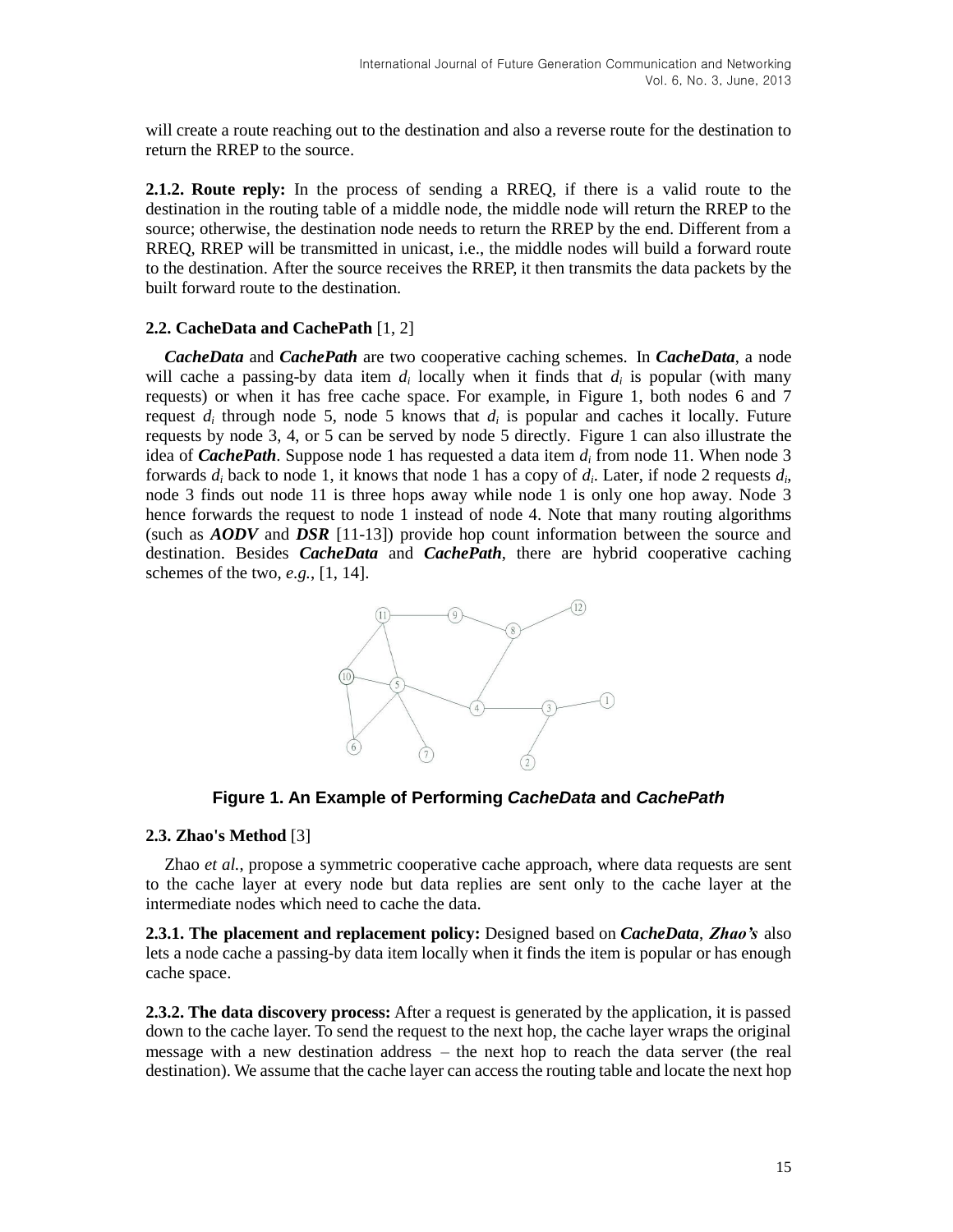to reach the data center. It can be easily accomplished if the routing protocol is based on *DSR* or *AODV*. That is, the packet can be received and processed hop by hop by all nodes along the path from the requester to the data server.

When an intermediate node receives the request and delivers it to the cache layer, the cache manager will check if it has the requested data in its local cache. If yes, add its local information, including ID and TS, to the request packet. (Also add its node id to the Path List, which is a linked list encapsulated in the cache layer header.) If not, forward the request to the next node until the request arrives at the data center.

## **2.4 GroupCache** [4]

*GroupCache* lets each mobile host and its 1-hop neighbors form a group, to exchange and maintain the caching status periodically. By using the proposed group caching, the caching space in mobile hosts can be efficiently utilized, to reduce the redundancy of cached data and the average access latency.

**2.4.1. The placement and replacement policy:** When a node receives a data item, it will cache the item if there is free cache space. If there is no free space, it will look for available cache space in group members. If none of the group members has enough cache space to cache the received item, the receiving node will look up the group table to select an "appropriate" group member (which has the oldest timestamp of the cached item) and send the item to the selected member.

**2.4.2. The data discovery process:** A requester will build a routing path to the destination and send the request to the next hop to reach the source (destination). When an intermediate node in the routing path receives the request, it will check its self\_table (cachedata space) or group\_table (cachepath space) for the requested data. If unable to find the data, it will forward the request to the next node in the routing path. The same process will go on until the server attains the data.

# **3. The Proposed Regionally Maintained Cooperative Cache (RMCC) Scheme**

To enhance the cooperation of node caches based on the *Zhao's* mechanism, we let nodes broadcast hello messages with node cache information. Nodes will cooperate to catch current cache distribution. When a node receives a requested file forwarding packet with the file's popularity degree over a predefined threshold (*i.e.*, a *popular* file), it will add the file name, file version and popularity degree of the cache information into the next hello message and broadcast it to neighbor nodes. Receiving the hello message, a neighbor node will check its own cache space to see if it has the same file: if yes, delete it and cache the path only. By allowing only one node to cache the file while the other nodes in the same region to cache the path, we can attain more cache space for storing other files and increase the cache hit ratios substantially.

## **3.1. The Flow of Our Cache Scheme**

**3.1.1. The task of each node:** Our scheme adopts similar routing as the *AODV* scheme [9-12]. While *AODV* uses neighbor tables to store the information of neighbor nodes, our *RMCC* combines the cache space and neighbor tables. Besides caching data, each of our nodes also stores in its neighbor table the cache paths to neighbor nodes, to facilitate future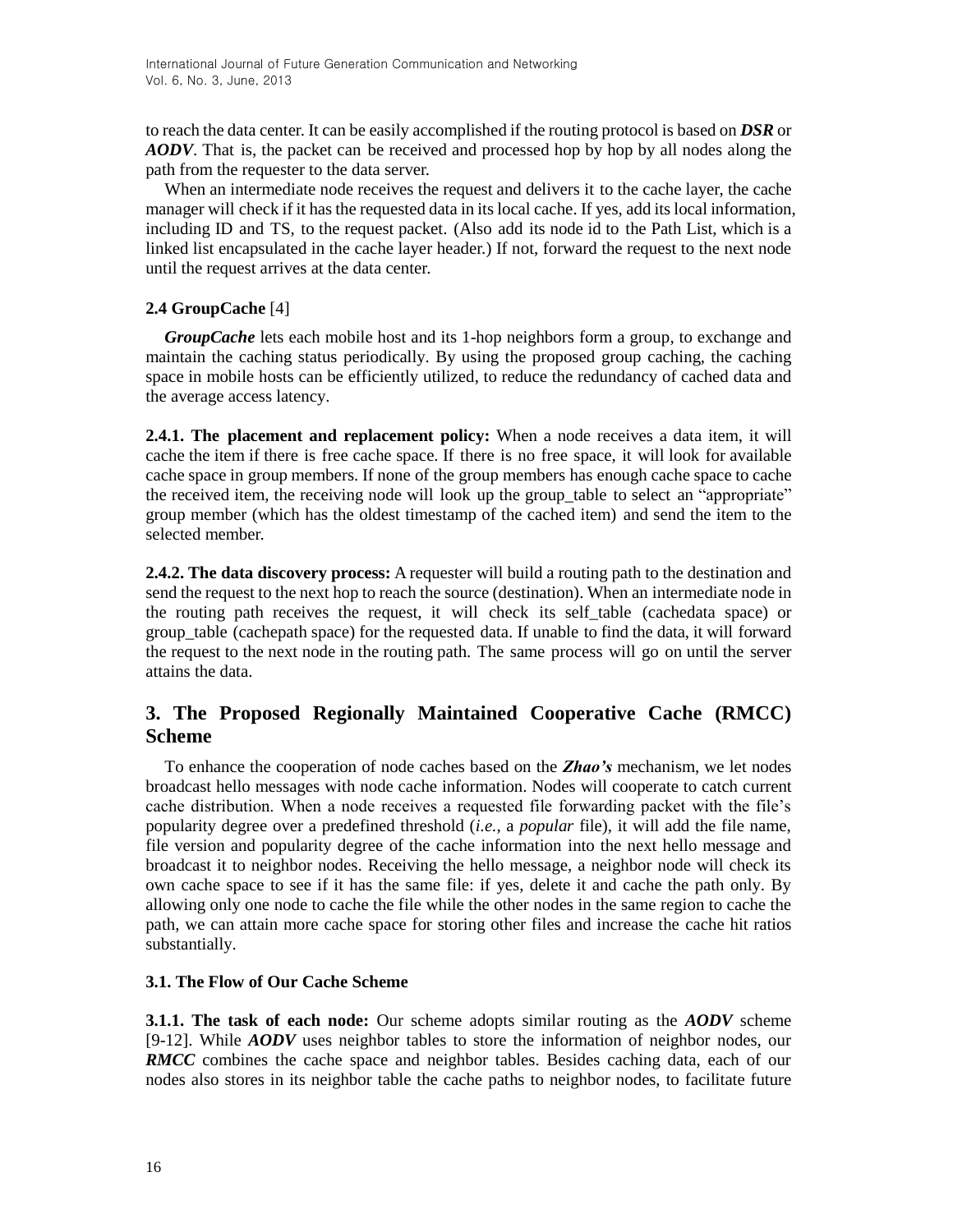requests for popular data. When a node receives a hello message with the cache information of a data item, it will first search its own cache for such an item. If the item is in the cache: check its validity; if not, check the neighbor table for the corresponding cache path.

**3.1.2. The cooperation of nodes:** When updating cached data, two nodes in a region, say A and B, may cache the same data item. At this point, compare the popularity degree of this item in the two nodes: If the cached item is more popular in A than in B, A will keep the item in its cache whereas B will move to add the cache path in its neighbor table and delete the cached item. A then includes the updated information in the next hello message and broadcast it to the neighbors. Receiving the message, each neighbor will delete this specific cached item from its cache and store the cache path in the neighbor table. It is through such cooperation between nodes that we are able to increase cache efficiency.

**3.1.3. An example:** Figure 2 helps illustrate the basic design of our scheme.

In Figure 2, we assume node 0 is a wireless node adjacent to a wired network and via node 0 we can fetch a requested data item stored in the wired network. Sometime later, when a few neighbor nodes of node 0 repeatedly cache the same data item, we find it is quite a waste of the limited resources in the wireless environment. Previous cache schemes cannot avoid this kind of resource waste, but our scheme can -- because we employ the regionally maintained cooperative caching by way of hello messages. Now suppose nodes 4 and 5 in the figure will cache the same data item and node 4 is about to broadcast a hello message. Node 4 has the information of this item, including the time stamp and popularity degree, adds the information to the hello message and broadcast it out. (Note that by combining cache information with hello messages, we can maintain caches and meanwhile confirm the presence of neighbor nodes, avoiding the drawback of *CachePath* due to absence of neighbor nodes.) Receiving the hello message, node 5 will search its own cache for this specific data item: if having the item, delete it and cache the path only (saving the cache space for other data).

Later, when node 9 queries the same data (by the red line) by way of node 5, node 5 will attach the queried information (including the time stamp) for the server to check its validity in node 4. The server then sends a control message to node 4 (by the blue line) asking it to return the requested item (by the green line) to node 9. Thus completes the query.



**Figure 2. An Example to Illustrate our Scheme**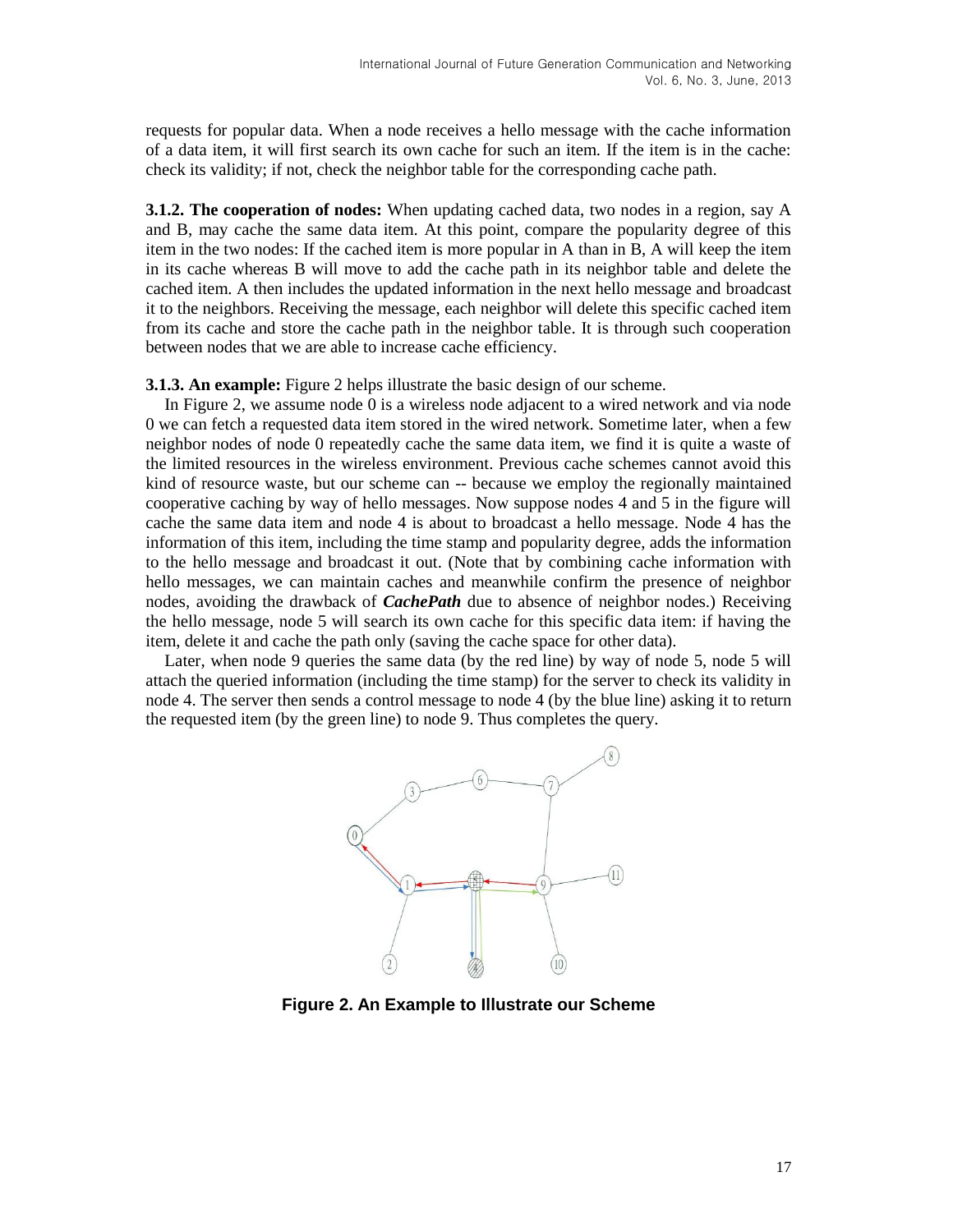### **3.2. Data Placement and Replacement**

In our scheme, when a packet containing a requested file reaches a node, the node will cache the file when there is cache space. If the cache space is full and the file is already there, the node will add the file's popularity degree by one. If the cache space is full without the file, the node then follows the LRU cache replacement mechanism in [1] to cache the file. We can also store cache paths via periodical hello message broadcasting in MANET routing, like the *AODV* routing. That is, by allowing only one node to cache a file and the other nodes in the same region to cache the path leading to the file, we are able to gain more cache space for caching more files and eventually enhance the cache hit ratios.

### **3.3. Data Discovery**

In our scheme, when a node (client) requests for a file, each node on the way of exploration to the server needs to check if such a file is stored in its cache. If yes, append the file name, version and node name to the exploration packet; otherwise, look for cache path space and append related information to the exploration packet. If a node caches neither the file nor the path, it will pass the exploration attempt to the next node which will repeat the same process until reaching the server. In the data discovery process, if an intermediate node caches the valid information of the requested file and directly returns it to the client, we can save significant bandwidth resources due to reduced control packet transmissions. In case the requested file cached in intermediate nodes is invalid, the server will send the file to the client.

# **4. Experimental Evaluation**

Experimental evaluation using NS2 [5] has been conducted to check and compare the performance of the proposed *RMCC* and related schemes, including *Zhao's* [3], *GroupCache* [4] and *SimpleCache* [3]. (*SimpleCache* is the traditional caching scheme which caches the received data at the query node only).

## **4.1. Simulation Parameters**

In the simulation, we set client and server models based on [1], exponentially distribute the query interval of each node and slowly increase the query frequency over time. A new query will take place only after a current query is served. Considering the actual trace of webpage packets, we let 10% of the network's popular pages provide 80% of users' requests for web pages (the Zipf-like distribution [15]). To simulate data updates in the server, we assume the server with an opportunity to update data every five seconds. As our scheme employs *AODV*  routing, we adopt its routing parameters as well. For instance, the hello message is broadcast per second, the transmission distance is assumed to be 250 meters, and the simulation area is set to be rectangular to reflect network cache performance under long-distance transmission. The adopted simulation parameters are listed in Table I.

| <b>Parameter</b>           | value      |
|----------------------------|------------|
| <b>Simulation area</b>     | 1500m*500m |
| Number of nodes            | 50         |
| <b>Communication range</b> | 250        |
| <b>Client cache size</b>   | 800kb      |
| Server database size       | 1000 items |
| Data item size             | 20Kb       |

|  | <b>Table I. Simulation Parameters</b> |  |
|--|---------------------------------------|--|
|--|---------------------------------------|--|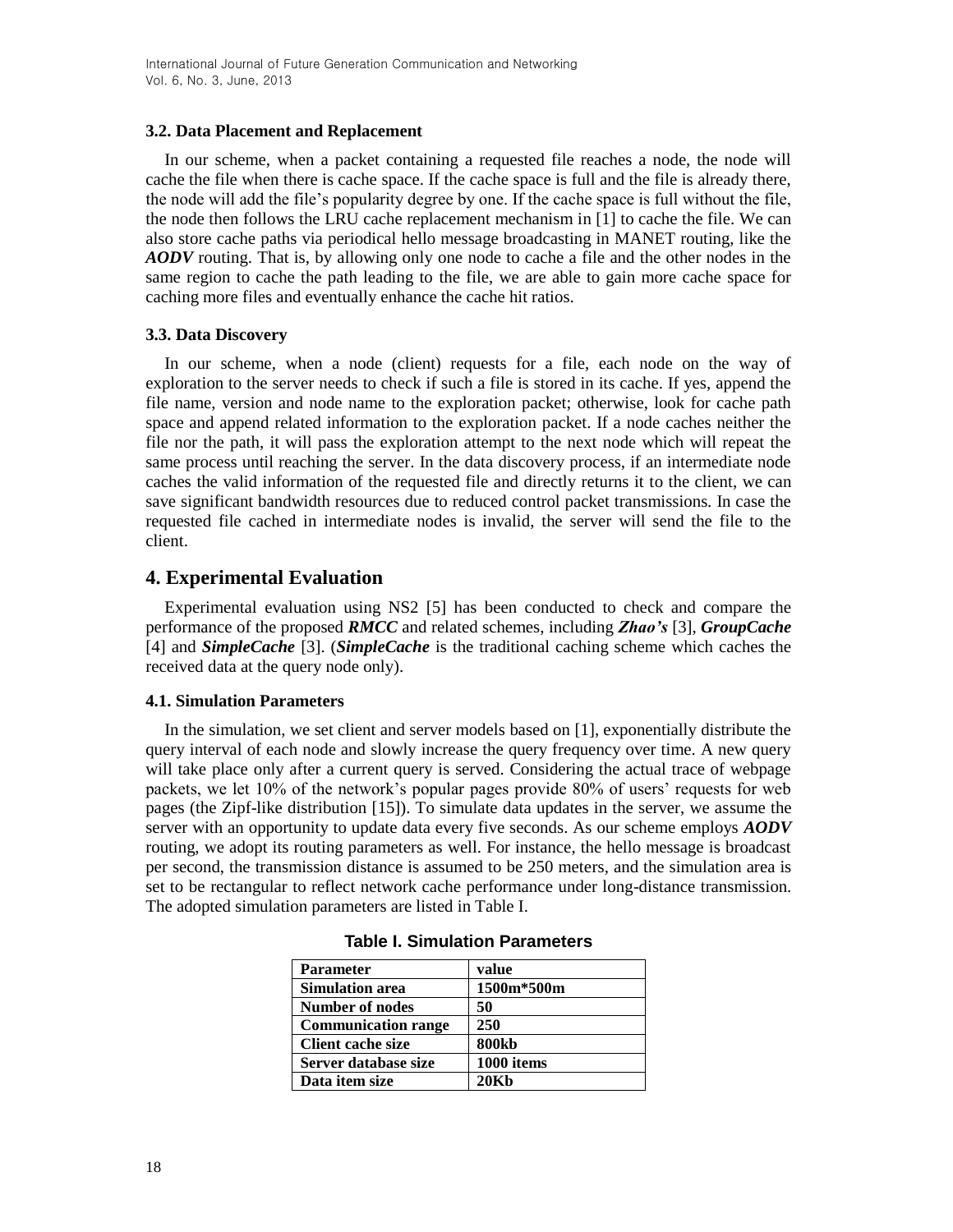### **4.2. Simulation Results**

Figure 3 depicts the cache hit ratios vs. the server update ratios for the schemes. The hit ratio (calculated by the following formula) indicates the ratio of requested data items being in the cache and valid to all requested items.

$$
hit\_ratio = \frac{N_{hit}}{N_{total\_query}} = \frac{N_{hit}}{N_{hit} + N_{miss} + N_{nc}}
$$

where

 $N<sub>hit</sub>$  = the number of requested items found in the cache of an intermediate node and valid.

*Nmiss* = the number of requested items found in an intermediate node cache but invalid

 $N_{nc}$  = the number of requested items not found in the cache of any intermediate node

 $N_{total\_query} = N_{hit} + N_{miss} + N_{nc}$  = the total number of requests

The result shows that *SimpleCache* which lets each node check its own cache space for the requested item yields undesirable performance, and so does *GroupCache* which does not check validity from the server. Our *RMCC* generates the best hit ratios among all mainly because it uses hello messages to maintain caches regionally and to store cache paths.



**Figure 3. Cache Hit Ratios vs. Server Update Ratios**

Figure 4 depicts the cache miss ratios vs. the server update ratios for the schemes. The miss ratio (attained by the following formula) indicates the ratio of requested data items being in the cache but invalid to all requested items.

$$
miss\_ratio = \frac{N_{miss}}{N_{total\_query}} = \frac{N_{miss}}{N_{hit} + N_{miss} + N_{nc}}
$$

Compared with *Zhao's*, our *RMCC* yields slightly higher miss ratios at some server update ratios because of its additional cached paths. *RMCC* nevertheless produces more desirable overall performance than *Zhao's* due to its constantly higher hit ratios as depicted above.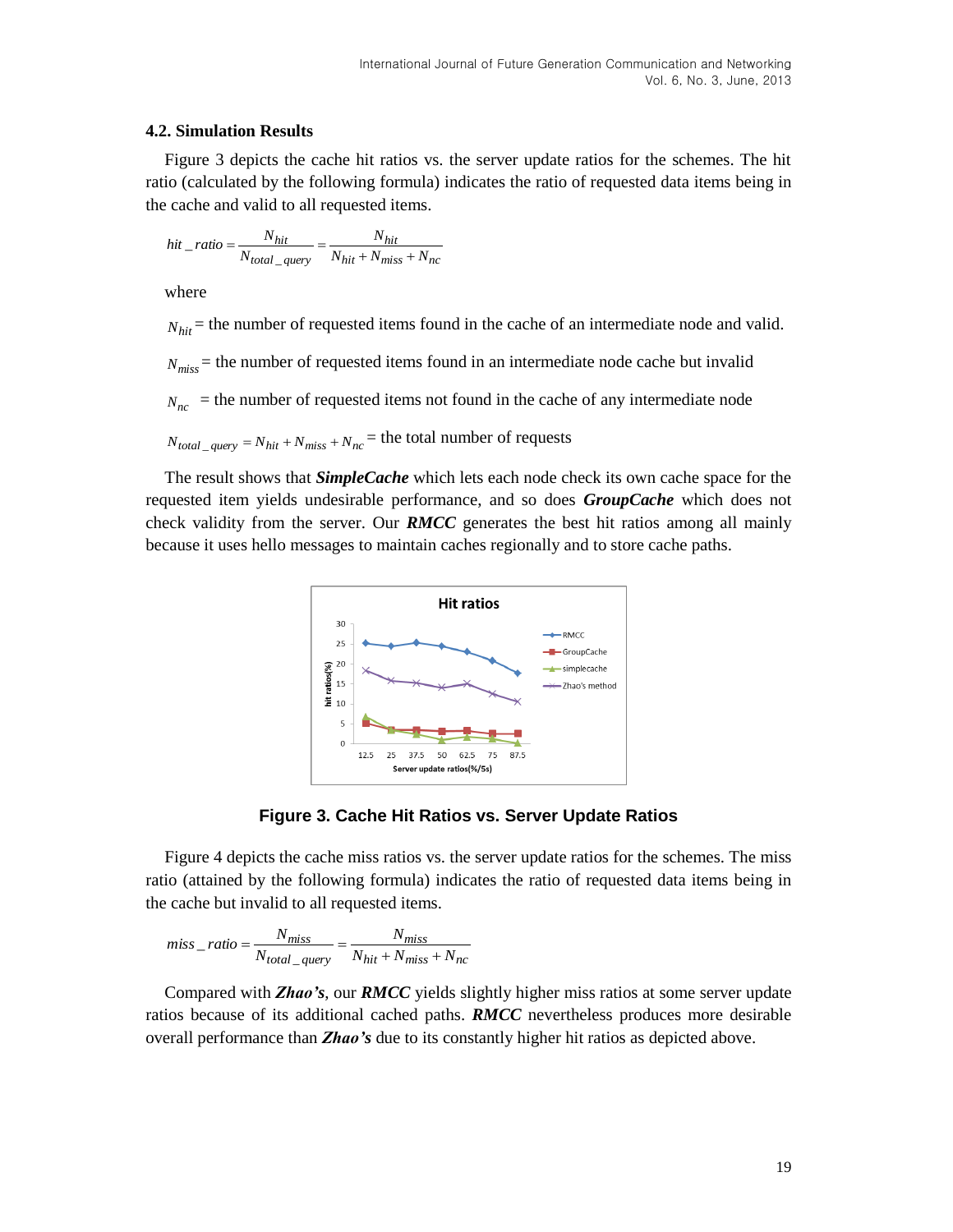International Journal of Future Generation Communication and Networking Vol. 6, No. 3, June, 2013



**Figure 4. Cache Miss Ratios vs. Server Update Ratios**

Figure 5 gives the in-cache ratios vs. the server update ratios for the schemes. The in-cache ratio (obtained by the following formula) is the ratio of requested data items being in cache, *valid* or *invalid*, to all requested items.

$$
in\_cache\_ratio = \frac{N_{hit} + N_{miss}}{N_{total\_query}} = \frac{N_{hit} + N_{miss}}{N_{hit} + N_{miss} + N_{nc}}
$$

*RMCC* is shown to yield the highest in-cache ratios because its regional inter-node cooperation policy helps gain more cache space for storing more items and thus increases the probability of locating a requested data item in the cache. Note that the in-cache ratios of both *RMCC* and *Zhao's* go up with the server update ratios. This is because it gets easier to locate a requested item in the cache when cached data are distributed more evenly. Between the two schemes, *RMCC* is able to attain higher in-cache ratios than *Zhao's* because it caches not only data but also the paths leading to cached data, as mentioned before.



**Figure 5. In-cache Ratios vs. Server Update Ratios**

Figure 6 gives the in-cache valid ratios vs. the server update ratios. The in-cache valid ratio (attained by the following formula) is the ratio of requested data items being in cache and valid to all requested items that are in cache.

$$
in\_cache\_valid\_ratio = \frac{N_{hit}}{N_{hit} + N_{miss}}
$$

*RMCC* has much higher in-cache valid ratios than *Zhao's* because it adopts the following approaches: (1) using extra storage to cache the paths (to help locate a requested data  $-$  in cache and valid), (2) additionally broadcasting the cached paths (to increase the hit ratios and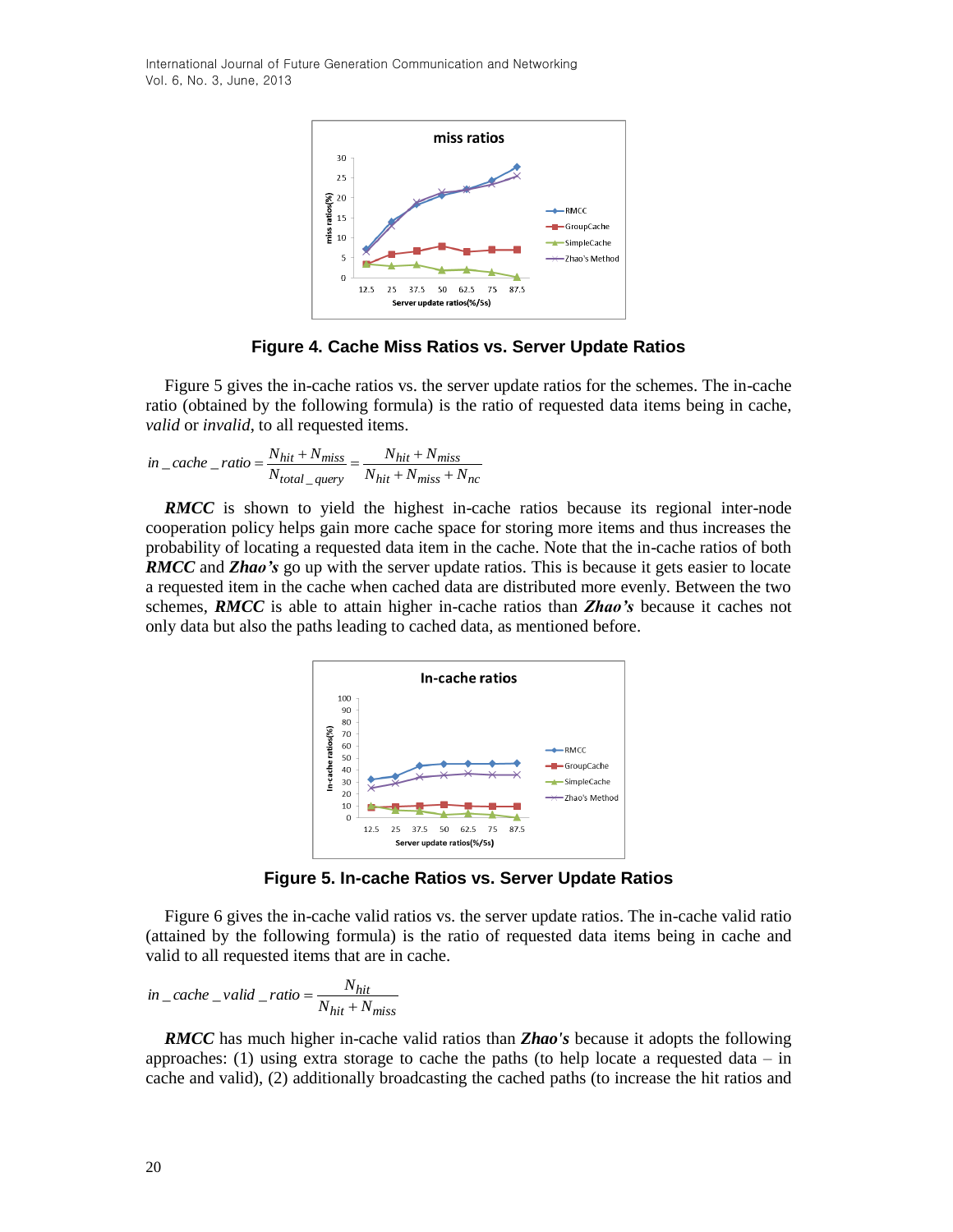maintain caches regionally) and (3) broadcasting the most stable data when broadcasting the cached paths (to minimize the probability of additional cache misses).



**Figure 6. In-cache Valid Ratios vs. Server Update Ratios**

**Figure 7** illustrates the amount of file packets vs. the server update ratios for the schemes. Here, the total of file packet transmissions (not including control packet transmissions) indicates the percentage of file packet transmissions for these caching schemes over file packet transmissions for original *AODV* (with no caching mechanisms). The result will help reveal how much caching mechanisms can reduce file packet transmissions. Here, *SimpleCache* and *GroupCache* both require considerable file packets, indicating they save only small amounts of file packets. *GroupCache*, which acquires requested data from the server upon cache miss, requires even more file packets than original *AODV*, especially when the server update ratios are high. *RMCC* achieves better caching efficiency than *Zhao's* (by its regional inter-node cooperation) and hence reduces the most file packet transmissions.



**Figure 7. The Amounts of File Packets vs. Server Update Ratios**

**Figure 8** gives the amounts of control packets in bytes. *SimpleCache* is shown to have the least amount of control packets because it lets each node check the cache for a requested data. Our *RMCC* needs slightly more control packets than *SimpleCache* and *Zhao's* – which is acceptable and worthwhile when compared with the significant performance gain illustrated above. Of all schemes, *GroupCache* requires obviously the most control packets because its nodes need to broadcast periodically.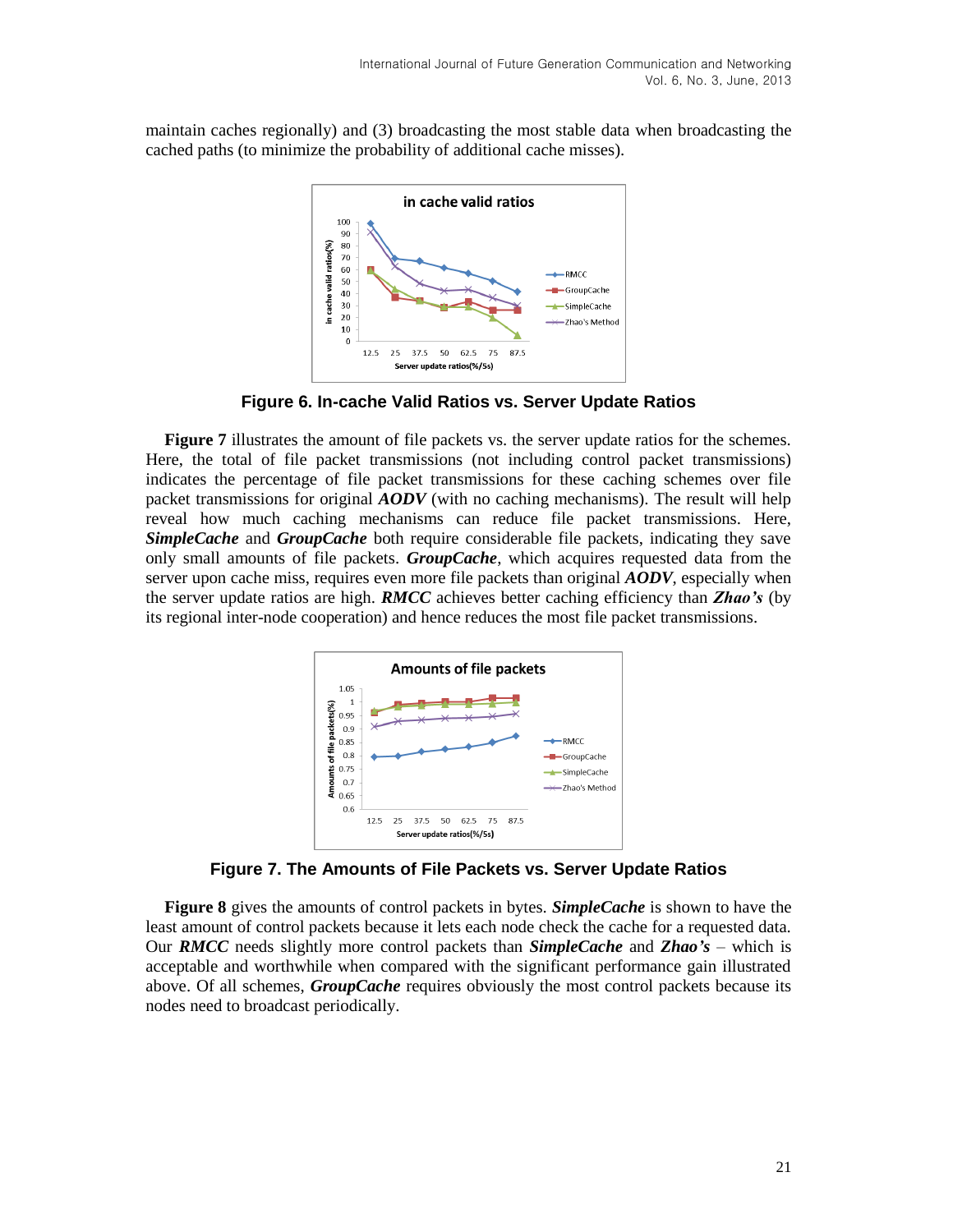International Journal of Future Generation Communication and Networking Vol. 6, No. 3, June, 2013



**Figure 8. The Amounts of Required Control Packets in Bytes**

## **5. Conclusions**

Cooperative caching can improve the data accessibility and system performance of a MANET. But high node mobility, restricted battery energy, limited wireless bandwidth and ineffective caches may degrade the cache hit ratios while increase the access latency. This paper introduces a new cooperative caching scheme, the Regionally Maintained Cooperative Caching (*RMCC*) scheme, to solve the problem. *RMCC* is built on a regional inter-node cooperation concept: A data item will be cached in only one node of a region; when the other nodes in the same region need that specific item, they simply cache the path to the node whose cache has the item. The unique design is desirable as it (1) increases cache space for nodes in a region, (2) widens the variety of cached data, (3) elevates cache hit ratios in data discovery, (4) shortens data access latency and (5) upgrades the overall performance for a MANET. To maintain cache validity of adjacent nodes, *RMCC* exchanges/maintains the cache status using hello message broadcasting. Simulation results show that when compared with existing caching schemes, **RMCC** performs better in several performance parameters, including *cache hit ratios*, *in-cache ratios* and *file packet transmissions*. It eventually reduces data access latency and bandwidth consumption.

### **References**

- [1] L. Yin and G. Cao, ["Supporting Cooperative Caching in Ad Hoc Networks"](http://ieeexplore.ieee.org/search/srchabstract.jsp?tp=&arnumber=1354674&openedRefinements%3D*%26filter%3DAND%28NOT%284283010803%29%29%26searchField%3DSearch+All%26queryText%3DLiangzhong+Yin%3B+Guohong+Cao), 23rd Annual [Joint Conference of](http://ieeexplore.ieee.org/xpl/mostRecentIssue.jsp?punumber=9369)  [the IEEE Computer and Communications Societies,](http://ieeexplore.ieee.org/xpl/mostRecentIssue.jsp?punumber=9369) vol. 4, **(2004)**, pp. 2537-2547.
- [2] H. Artail, H. Safa and S. Pierre, "Database Caching in MANETs Based on Separation of Queries and Responses", 2005 IEEE International Conference on Wireless and Mobile Computing, Networking and Communications, vol. 3, **(2005)**, pp. 237-244.
- [3] J. Zhao, P. Zhang, G. Cao and C. R. Das, "Cooperative Caching in Wireless P2P Networks: Design, Implementation and Evaluation", IEEE Transactions on Parallel and Distributed Systems, vol. 21, no. 2, **(2010)**, pp. 229-241.
- [4] Y.-W. Ting and Y.-K. Chang, ["A Novel Cooperative Caching Scheme for Wireless Ad Hoc Networks:](http://ieeexplore.ieee.org/search/srchabstract.jsp?tp=&arnumber=4286409&queryText%3Dcachedata%26openedRefinements%3D*%26searchField%3DSearch+All)  [GroupCaching"](http://ieeexplore.ieee.org/search/srchabstract.jsp?tp=&arnumber=4286409&queryText%3Dcachedata%26openedRefinements%3D*%26searchField%3DSearch+All), 2007 International Conference o[n Networking, Architecture, and Storage,](http://ieeexplore.ieee.org/xpl/mostRecentIssue.jsp?punumber=4286392) **(2007)**, pp. 62-68.
- [5] NS2, [http://www.isi.edu/nsnam/ns/.](http://www.isi.edu/nsnam/ns/)
- [6] D. Wang, X. Wang, X. Yu, K. Qi and Z. Xia, "A Truthful and Low-Overhead Routing Protocol for Ad Hoc Networks", International Journal of Future Generation Communication and Networking, vol. 6, no. 2, **(2013)**, pp. 127-138.
- [7] S. Gupta and C. Kumar, "An Intelligent Efficient Secure Routing Protocol for MANET", International Journal of Future Generation Communication and Networking, vol. 6, no. 1, **(2013)**, pp. 111-132.
- [8] N. Karthikeyan, V. Palanisamy and K. Duraiswamy, "Performance Comparison of Broadcasting methods in Mobile Ad Hoc Network", International Journal of Future Generation Communication and Networking, vol. 2, no. 2, **(2009)**, pp. 47-58.
- [9] C. E. Perkins and E. M. Royer, "Ad hoc On-Demand Distance Vector Routing", 2nd IEEE Workshop on Mobile Computing Systems and Applications, **(1999)**, pp. 90-100.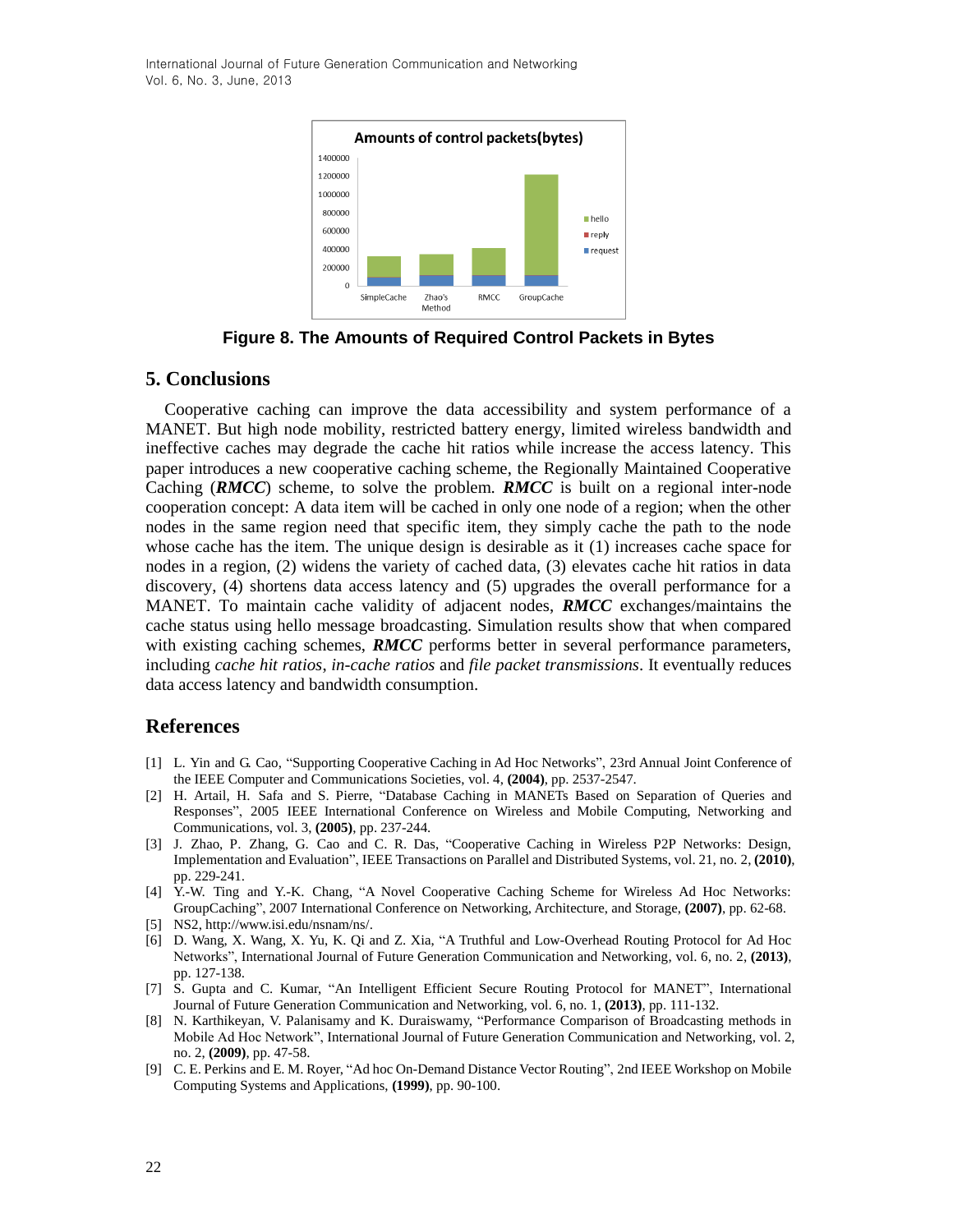- [10] C. Perkins, E. Royer and S. Das, "Ad Hoc On-Demand Distance Vector (AODV) Routing", Internet Draft, Internet Engineering Task Force, http://www.itef.org/internet-drafts/draft-ietf-manet-aodv-08.txt, **(2001)**
- [11] M. Abolhasan, T. Wysocki, E. Dutkiewicz, "A Review of Routing Protocols for Mobile Ad Hoc Networks", J. Elsevier Ad Hoc Networks, vol. 2, no. 1, **(2004)**, pp. 1-22.
- [12] P. Nandl and S. C. Sharma, "Performance study of Broadcast based Mobile Ad Hoc Routing Protocols AODV, DSR and DYMO", International Journal of Security and Its Applications, vol. 5, no. 1, **(2011)**, pp. 53-64.
- [13] D. Johnson, D. Maltz, Y.-C. Hu and J. Jetcheva, "The Dynamic Source Routing Protocol for Mobile Ad Hoc Internet Draft", Internet Engineering Task Force, [http://www.ietf.org/internet-drafts/draft-ietf-manet-dsr-05.txt,](http://www.ietf.org/internet-drafts/draft-ietf-manet-dsr-05.txt) **(2001)**.
- [14] H. Artail, H. Safa, K. Mershad, Z. Abou-Atme and N. Sulieman, "COACS: A Cooperative and Adaptive Caching System for MANETs", IEEE Transactions on Mobile Computing, vol. 7, no. 8, **(2008)**, pp. 961-977.
- [15] L. Breslau, P. Cao, L. Fan, G. Phillips and S. Shenker, "Web Caching and Zipf-like Distributions: Evidence and implications", 18th Annual Joint Conference of the IEEE Computer and Communications Societies, vol. 1, **(1999)**, pp. 126-134.